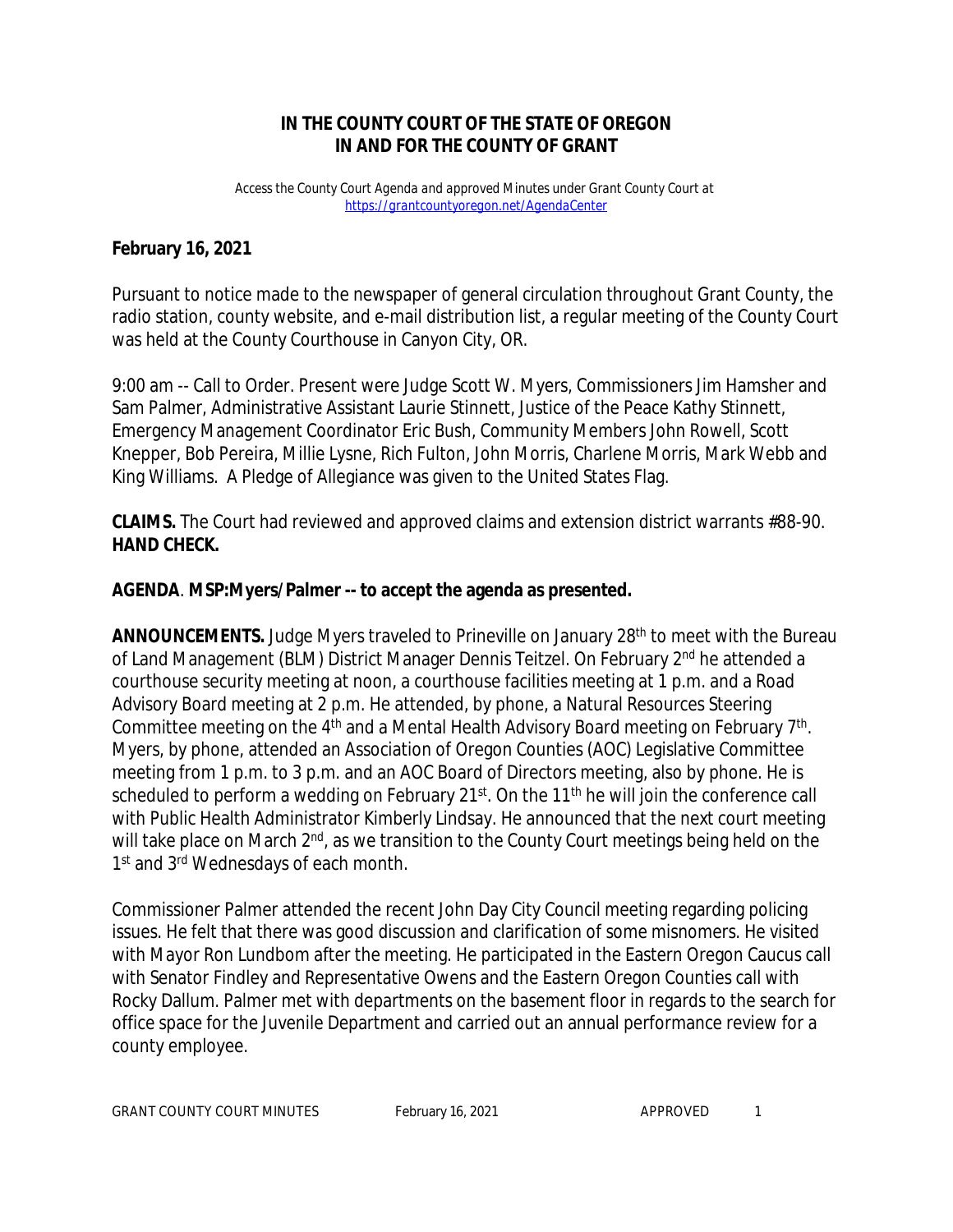Commissioner Hamsher took part in the National Association of Counties (NACo) Public Lands Steering Committee call and the White House briefing call. He joined the bi-weekly Covid update on Friday, February 11<sup>th</sup> with Public Health Administrator Kimberly Lindsay. He also joined the Eastern Oregon Commissioners call with Oregon Solutions and sat in on two Eastern Oregon Caucus calls. Hamsher attended a Blues Intergovernmental Council (BIC) Conveners meeting and met with Oregon Department of Transportation (ODOT) officials about some different projects across the county, including the installation of a controlled crosswalk in Prairie City and speed signs on the highways east and west of town to try to slow down the truck traffic coming through. He took part in both the Association of Oregon Counties (AOC) Public Lands Natural Resource Committee meeting and Veterans Steering Committee meeting and listened in on the recent Legislative meeting.

# **MINUTES. MSP: Myers/Palmer -- to approve the minutes of February 26th as presented.**

**JUSTICE COURT.** Justice of the Peace Kathy Stinnett presented the Court with three requests. JUSTICE OF THE PEACE PRO-TEM. She recommended that the following Justices be appointed pro-tem for the year 2022: Harney County Justice of the Peace the Hon. Vicky Clemens, Gilliam County Justice of the Peace the Hon. Cris Patnode and Sherman County Justice of the Peace the Hon. Ron McDermid. Stinnett noted that in the past, pro tems were largely paid appointments. In recent years the addition of video-conferencing has allowed for the use of sitting JPs from surrounding counties, reducing the need for pro-tems to travel to Grant County, and saving the County money.

### **MSP: Myers/Palmer – to approve the request as presented for the 2022 Justice of the Peace Pro-tems.**

CONTINUING LEGAL EDUCATION (CLE). Stinnett gave her annual report on her required continuing education credits. She noted that it was difficult to find available courses throughout the COVID shutdown, but has completed those credits for the year.

NATIONAL JUDICIAL COLLEGE (NJC). Stinnett requested approval for her enrollment in the course titled Special Consideration for Rural Court Judges. The cost of the course is \$750, of which she received a \$250 scholarship. She would like approval to pay the remaining \$500 out of her Dues and Travel budget. This would give her additional CLEs toward her required continuing education of thirty hours every two years.

# **MSP: Palmer/Myers – to approve the request as presented.**

Judge Myers noted that the General Order for the Proposed Stewardship discussion would not take place earlier than 9:50 a.m.

**RESOLUTION 22-03.** The Court was asked to approve a transfer of \$15,000, a part of the current year's budget, from the Fair budget to the Fair Reserve.

### **MSP: Myers/Hamsher – to approve Resolution 22-03 and circulate for signatures.**

**RESOLUTION 22-04**. As a result of the 2021 expense audit findings, the Court was required to set up a plan to handle deficiencies specified in the audit. The two areas of deficiency were

GRANT COUNTY COURT MINUTES February 16, 2021 **APPROVED** 2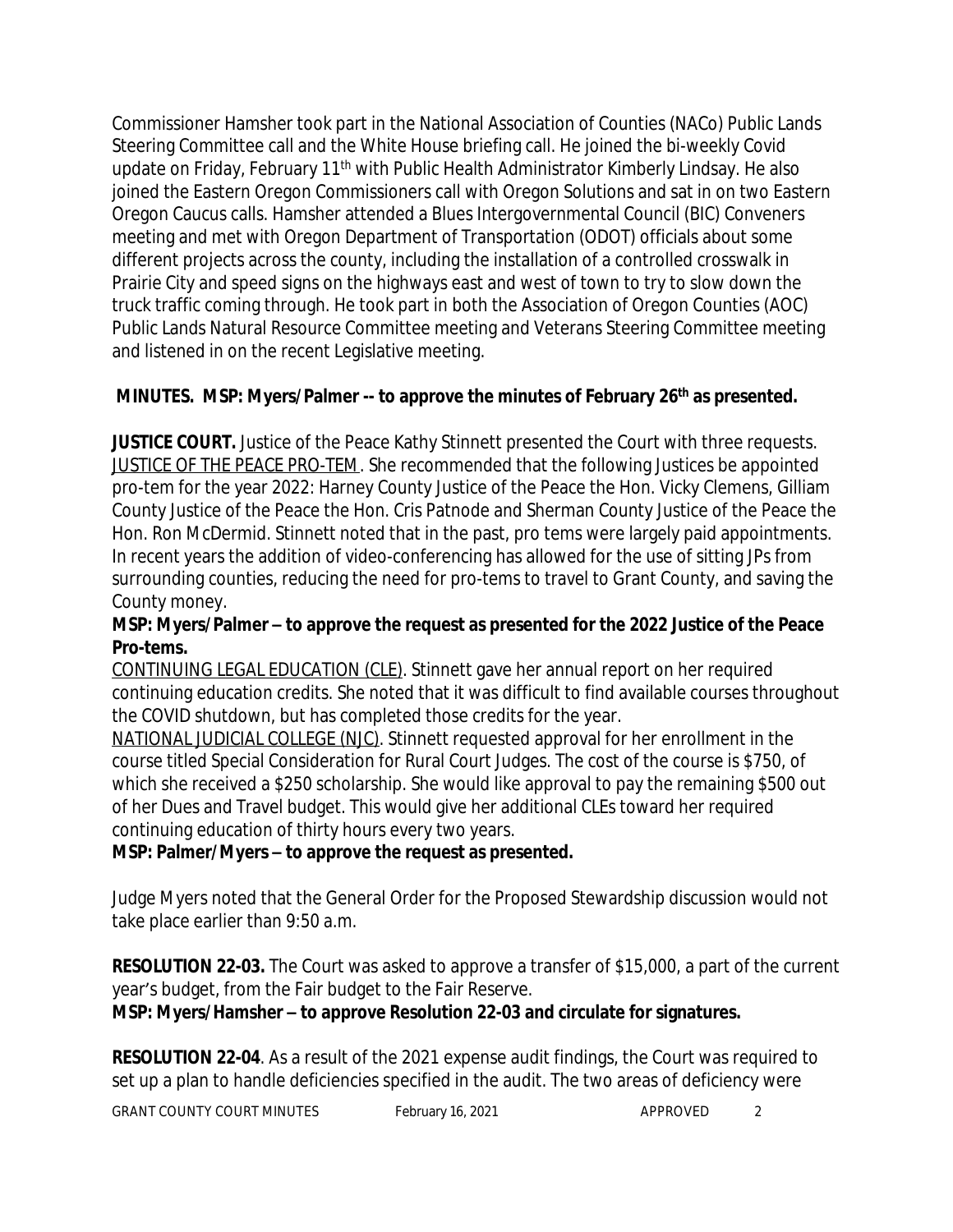identified as the requirement for quotes obtained for purchases and compliance with the Coronavirus Relief Program grant agreements and compliance requirements. Myers contends that correct procedures were followed when emergency repair was required for the Courthouse roof. He sought casual bids by phone, which should have satisfied that obligation; however, additional costs to the bid may have put them over the threshold, then requiring written bids. Myers read the resolution for the proposed plan of action to Court attendees. **MSP: Myers/Palmer – to approve Resolution 22-04 and circulate for signatures, record, and send all documentation required to Secretary of State as presented according to ORS 297.466.**

**ECONOMIC DEVELOPMENT.** Economic Development Director Tory Stinnett called in to present the recently awarded Technical Assistance Grant from the Department of Land Conservation Development (DLCD) to the County for signature. The purpose of this project is to first assess current and future housing needs and buildable land supplies; then, to have identified strategies to address housing barriers for the cities of Dayville, Canyon City, Long Creek, Monument, Mt. Vernon, Prairie City and Seneca. This will give City and County leaders accurate information to work with when addressing these needs. The excerpt read by Stinnett identifies the lack of housing as a factor affecting the local economy. Another piece of the project includes verification of local zoning and urban growth boundary maps in order to ensure accurate future development. Stinnett will be looking for a consultant to implement the housing analysis. Community member Charlene Morris expressed concern for water availability in the face of increased housing development in the County.

**MSP: Palmer/Myers – to approve the request for signature as presented.**

### **AMERICAN RECOVERY PROGRAM ACT (ARPA) REIMBURSEMENT.** EMPLOYEE PAYROLL AND

BENEFIT COST.Emergency Management Coordinator Eric Bush requested reimbursement for \$96,531.15 to the County's General and Special Funds. The cost to the County was the result of the Corona Recovery Act's (CRA) legal requirement to subsidize employees who were quarantined for or contracted COVID-19 with up to 80 hours of full pay and benefits. It was noted that the County's legal counsel reviewed this request.

**MSP: Myers/Palmer – to approve the request for reimbursement as presented.**

STORAGE AND FACILITIES IMPROVEMENT. Emergency Management Coordinator Eric Bush presented a slideshow of proposed renovations to the former County Shop site located at 323 South Humbolt Street in Canyon City. He proposed the acquisition and retrofitting of four shipping containers to be placed at the site. The units will house Emergency Management supplies, including those acquired for the Covid response. These supplies are currently spread over three locations, with some requiring a climate-controlled environment. His proposal also includes moving the office of Emergency Management to the site. The proposal for the second phase includes moving Search and Rescue (SAR) to the same building, allowing "like" operations to function more efficiently from the same location.

9:50 am John Day City Councilmember Heather Rookstool entered

**POLICING UPDATE.** Commissioner Palmer attended a recent John Day City Council meeting. He

GRANT COUNTY COURT MINUTES February 16, 2021 February 16, 2021